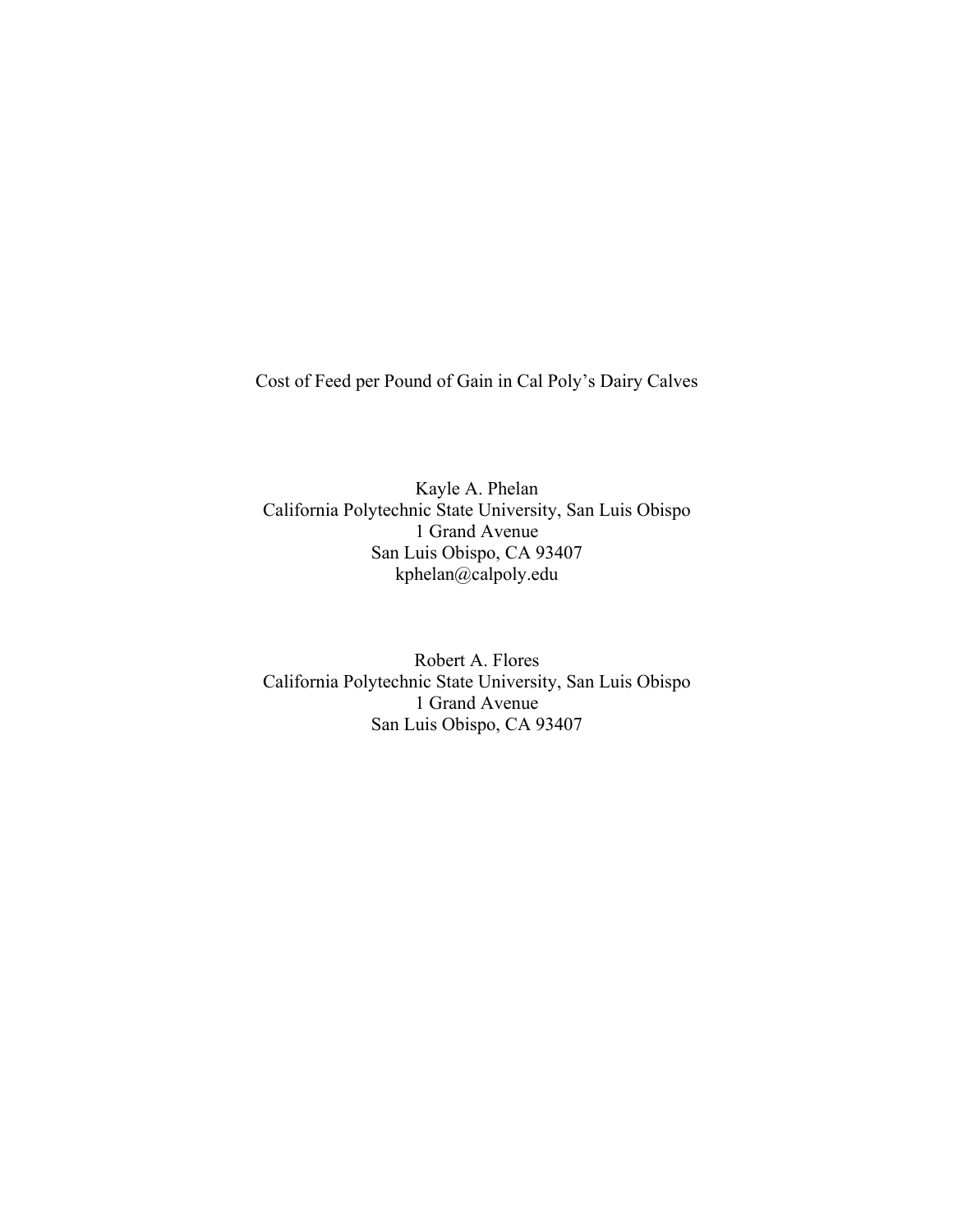### **Abstract**

California is ranked one of the top five states in the United States for dairy production. It produces approximately 40 billion pounds of milk per year for US production. California's dairy industry is not only the largest milk producer in the nation, but it is also the most financially prominent in the agricultural industry. This industry lead is purely because of its careful management practices. The way calves are raised depend on the resources used, the natural environment present, and the operation of the dairy farm. Essentially, there are numerous ways to care for a cow and calf. However, the aim of raising calves is to ensure productive cows are raised. Calves are the future of the heard. With good management techniques, a newborn heifer calf will eventually develop into a high milk-producing cow. As the heifer grows, it is important to watch her weight and rate of gain. Since feed is the number one cost on a dairy, it is important to achieve optimum growth with low costs.

### **Introduction**

California Polytechnic State University, located in San Luis Obispo, is known for its agriculture program and the "Learn by Doing" motto. The University has a dairy located on its campus, that provides students with the opportunity to work on the operation. The dairy has both the creamery and the milk parlor giving its students access to livestock and production side of the dairy industry.

Operations continue to grow and expand, so it is important to keep track of the rate of gain for heifers for the 365 days-a-year operations. Cal Poly's operation is small, with only one to three calves born per week, making the rate of production for the dairy minimal. One of the largest costs for any livestock operation is the cost of feed and with each calf born, there is one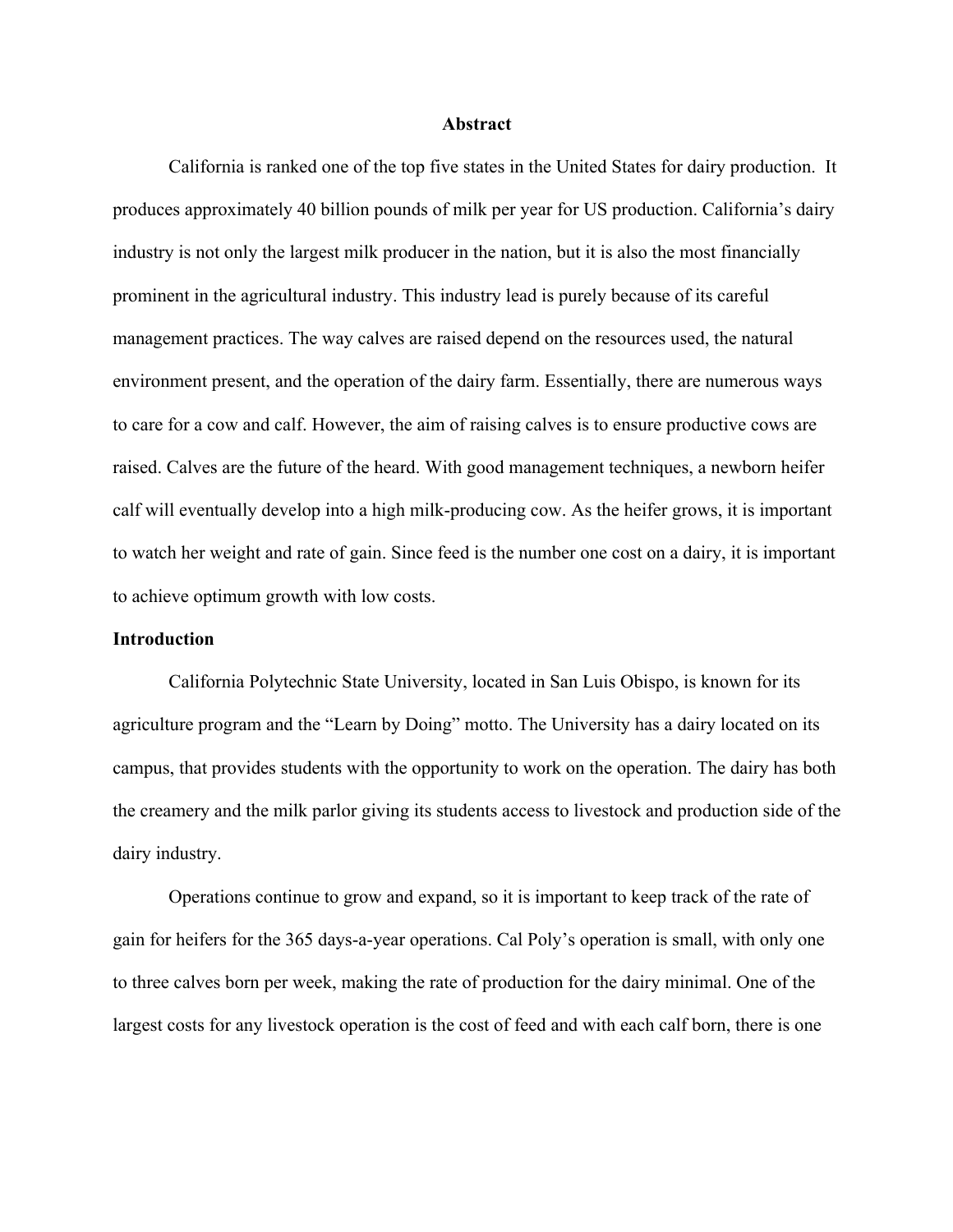more animal to feed. Therefore, the rate of gain per animal is essential to allow the operation to succeed.

# **Review of Literature**

The California dairy industry is one of the largest in the nation. According to the California Milk Advisory Board (CMAB), California produces 20 percent of the United States' milk, 40 percent of the United States' dairy exports and 42.3 billion pounds of milk each year. In order to keep up with the rapid production, replacement heifer breeding programs are the most important part of the industry. Raising replacement heifers is expensive and complex; consequently, management practices must be followed appropriately, to ensure heifers meet industry demands and appropriate breeding arrangements need to be put in place. Discussing feed, it is important to start with the calf. It is essential to take adequate care of dairy calves, as they play an important role in the dairy business.

Feed is one of the largest costs in running a livestock operation. Meeting the needs of the farm and the nutritional requirements of the animals can add up quickly for any dairy due to expensive costs. Allocation of a budget is necessary for proper livestock care and profitability. Knowing how fast the replacement heifers can reach sexual maturity is also key. The more cows produce calves, the more milk can be produced, and in turn, generating more money back to the operation. Knowing the cost of feed per pound of calf weight gained can give the dairy a proper estimate of how much money it takes to raise a single replacement heifer up until the time she can join the herd. "A newborn calf must be fed highly digestible feedstuffs containing adequate levels of high-quality protein, energy, vitamins, and minerals" (PennState, 13). This could be a potential problem for the farmer. Feed can be extremely expensive per head, especially when incorporating high quality nutrients within the rations. When running an operation, it is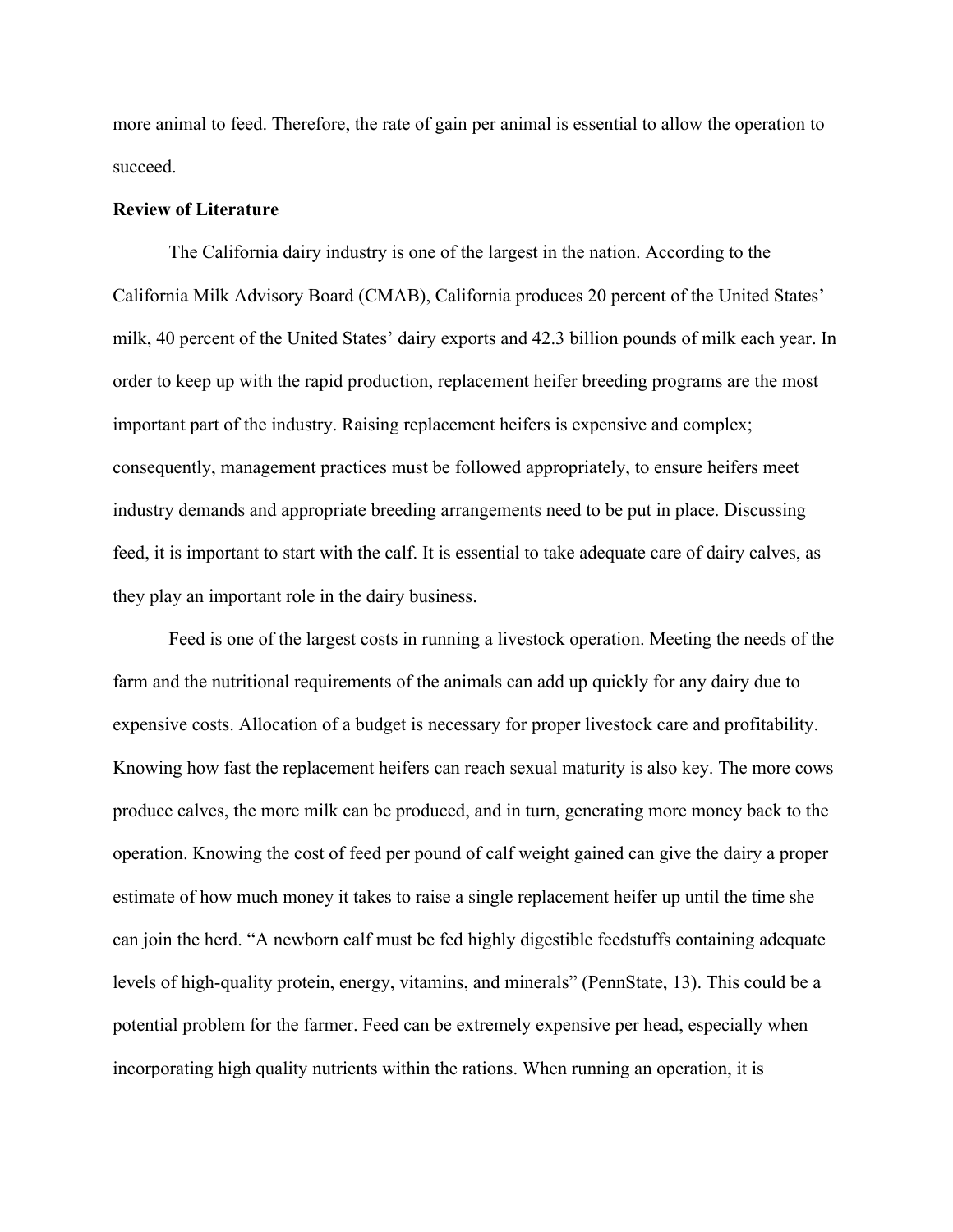important to remain cost effective – knowing how much of each nutrient the calf retains for optimum growth versus giving the calf too much of the added nutrients makes it expensive for the farmer's budget. Understanding nutritional requirements and how to adjust to changing environments without over conditioning is important (Schroeder, 2016).

According to J.W. Schroeder from North Dakota State University, the average cost of raising one heifer from birth to first calving age was \$1,360, with feed accounting for 40 percent of that cost. "Being too focused on low costs is hurting the industry by producing low quality animals that are not suited to meet the demands of the growing consumer needs," (Hoard's Dairyman, 2016).

The first nutrient source a calf receives is colostrum. After colostrum and milk/milk replacer has been fed, calves should be consuming one and one-half to two pounds of calf starter feed per day (BAMN, 4). "For the first 70 days of age, a reasonable ADG should be about 1.7 to 2 pounds per day. By six months of age, heifers should be gaining at least two pounds per day" (Dairy Herd Management, 2016). In order to reach these averages, calf starter should contain 16- 22 percent crude protein and .52-.56 Mcal net energy for gain per pound (BAMN, 6). A calf gains weight with the amount of feed it actually consumes, which is why feed intake is key in all animals.

Creating an efficient farm is vital to the industry. Proper feed nutrition and feed intake monitoring can help make this happen. Although feed costs continue to rise, it is important for the farmer to adapt to the changes of the dairy farm. Knowing what is "palatable and contains sufficient energy" (BAMN, 6) can help create a feeding program that benefits each operation. Another factor besides feed palatability that can affect feed intake is weather conditions (Hoard's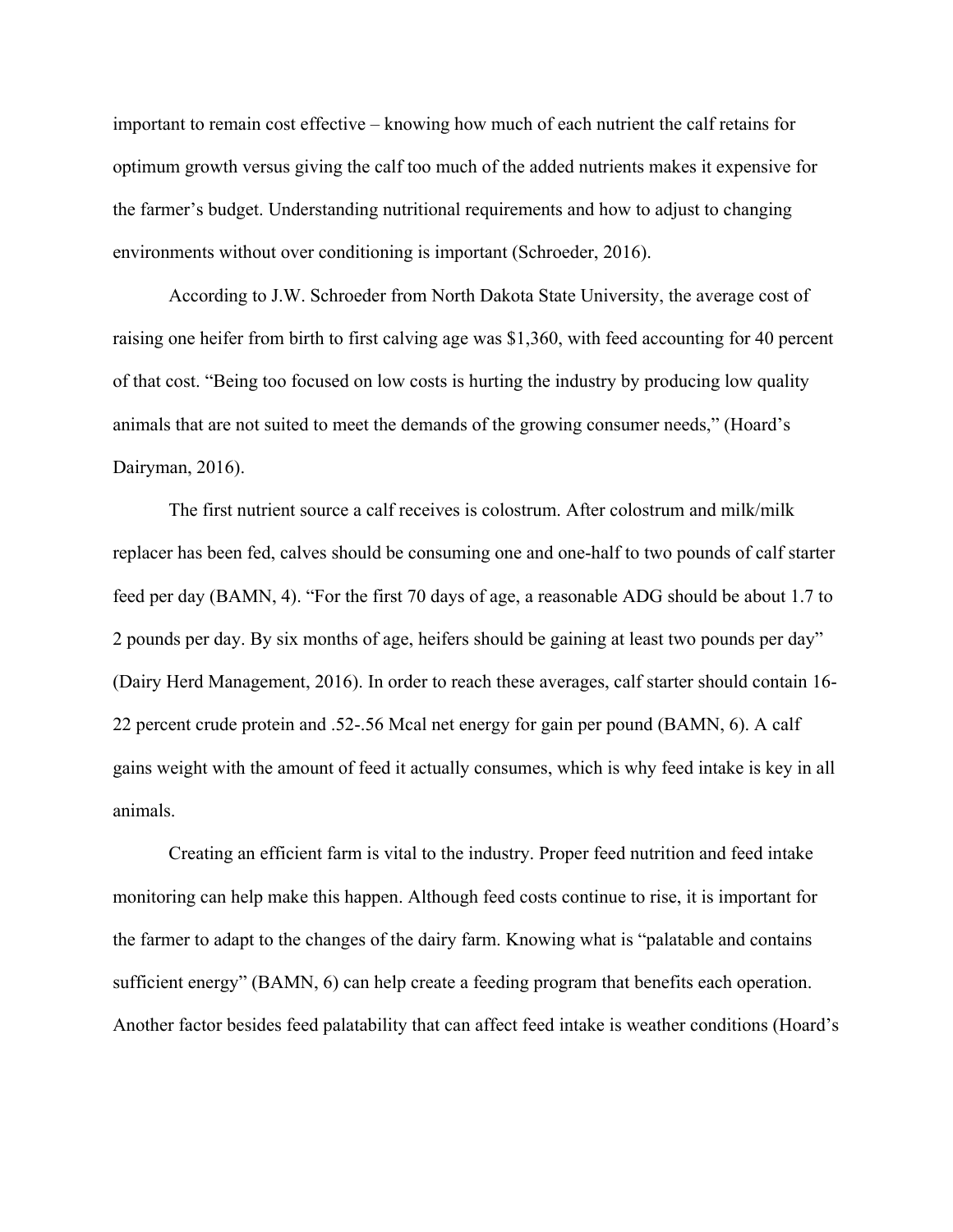Dairyman, 2016). A smart farmer will know how to counteract these factors and increase or decrease nutrients depending on the forecast.

It is important to keep records of average daily gains of the animals on the farm. These records can help set growth targets that will help farm performance and keep up with the growing demand of the dairy industry. The cost of feed is increasing so farmers need to understand which types of feed work best with the environment they live and which is most cost effective for their operation.

# **Methodology**

To perform the research needed for the dairy replacement heifer cost per pound of feed per gain, the first step was to consult with the herd manager/operations manager to create a master plan for the project.

Once the plan was created, the calves were weighed weekly – week within their birthdate to about 8 weeks of age. To take the weight recordings, a standard weight tape should be used. The tape should be placed around the animal at the heart girth just behind the front legs, and should be pulled to take up the slack (not tightened excessively), the weight should be read according to the appropriate breed.

Weights should be well recorded. Using an excel document to record the weights was found easiest for this project.

Speaking with the calf feeders is the best way to determine the amount of feed being fed to each calf and the cost per 50 pound bag of feed.

After the data has been collected, the ADG of each heifer must be taken, this is done by averaging each weight for the duration of the experiment and dividing by 56 days (8 weeks).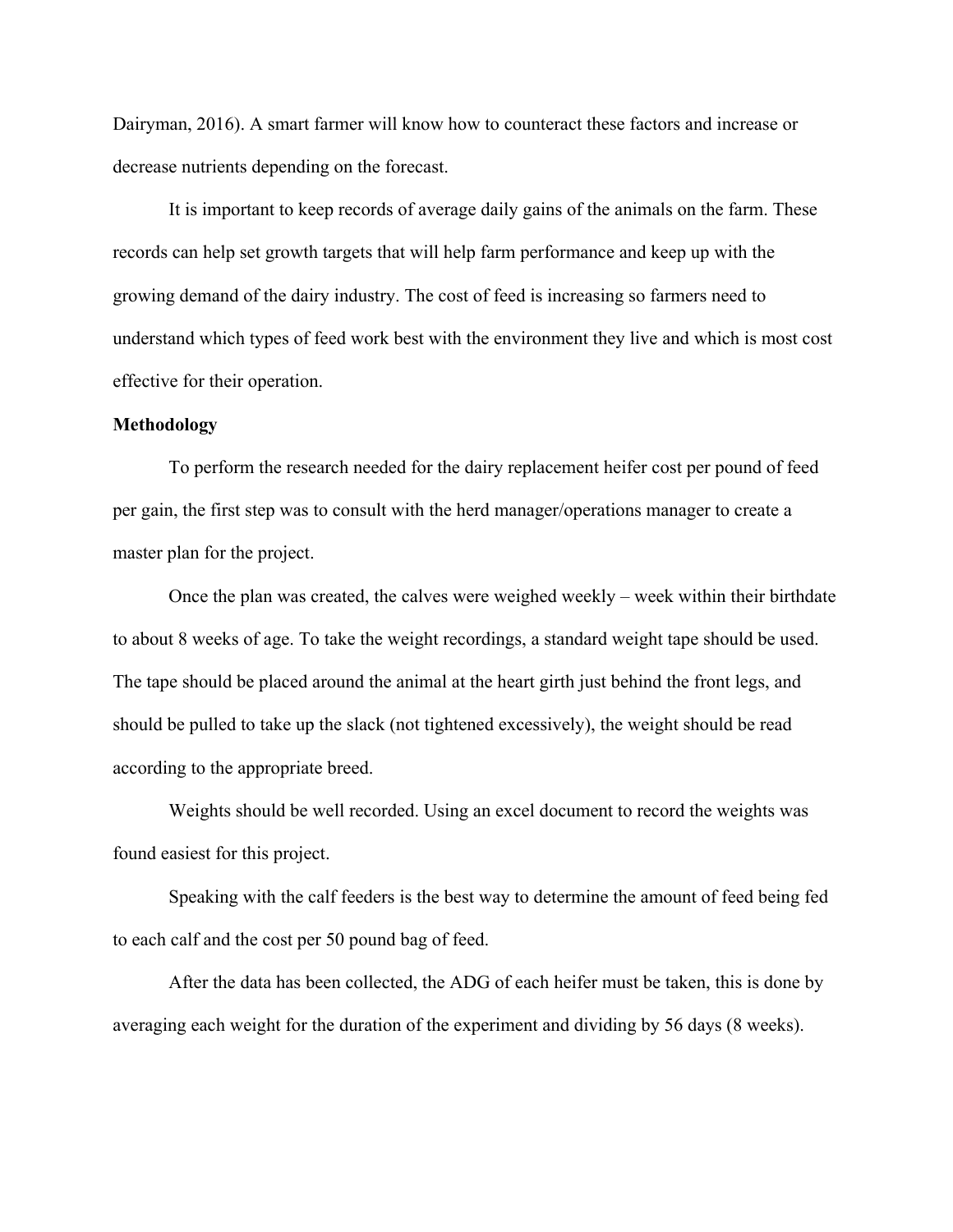Then once each ADG has been calculated per calf, there must be an average of those ADG's found. This will provide the researcher with an average of the ADG's for the calf herd.

Determining the feed price per calf, will take the amount of feed per day multiplied by the average ADG. This will give you the pounds of feed per pound of gain. Then multiply that number by the cost per pound of feed in the 50 pound bag to achieve the cost per pound of gain for one calf on the operation.

### **Results and Discussion**

The outcome of this project is very important information to the Cal Poly Dairy Operation. Knowing how much it cost to raise the heifers while they are in the hutches can help make improvements in calf care to become a more efficient dairy. Though this research proved to be successful, there is always room for improvement.

Suggestions for future research on the ADG of the calves include obtaining an accurate scale to weigh each calf with. The weight tape gave an approximate weight depending on size of the calf, yet without the proper training it could have a large variable impact. Additional suggestions for recording and documenting weights is to weigh every seven days, therefore there are no discrepancies of ADG per week. Lastly, the more accurate the project is made, the more accurate numbers the researcher will have to work with, giving the operation a more detailed look into their calf management practices to help determine important decisions.

The calf records are closed to the public - only the Cal Poly Dairy management team and some dairy sciences course will be able to view them. This information pertains to the Cal Poly Dairy and will be used to make decisions involving the calf feeding practices when considering new feeds compared to the feed used now.